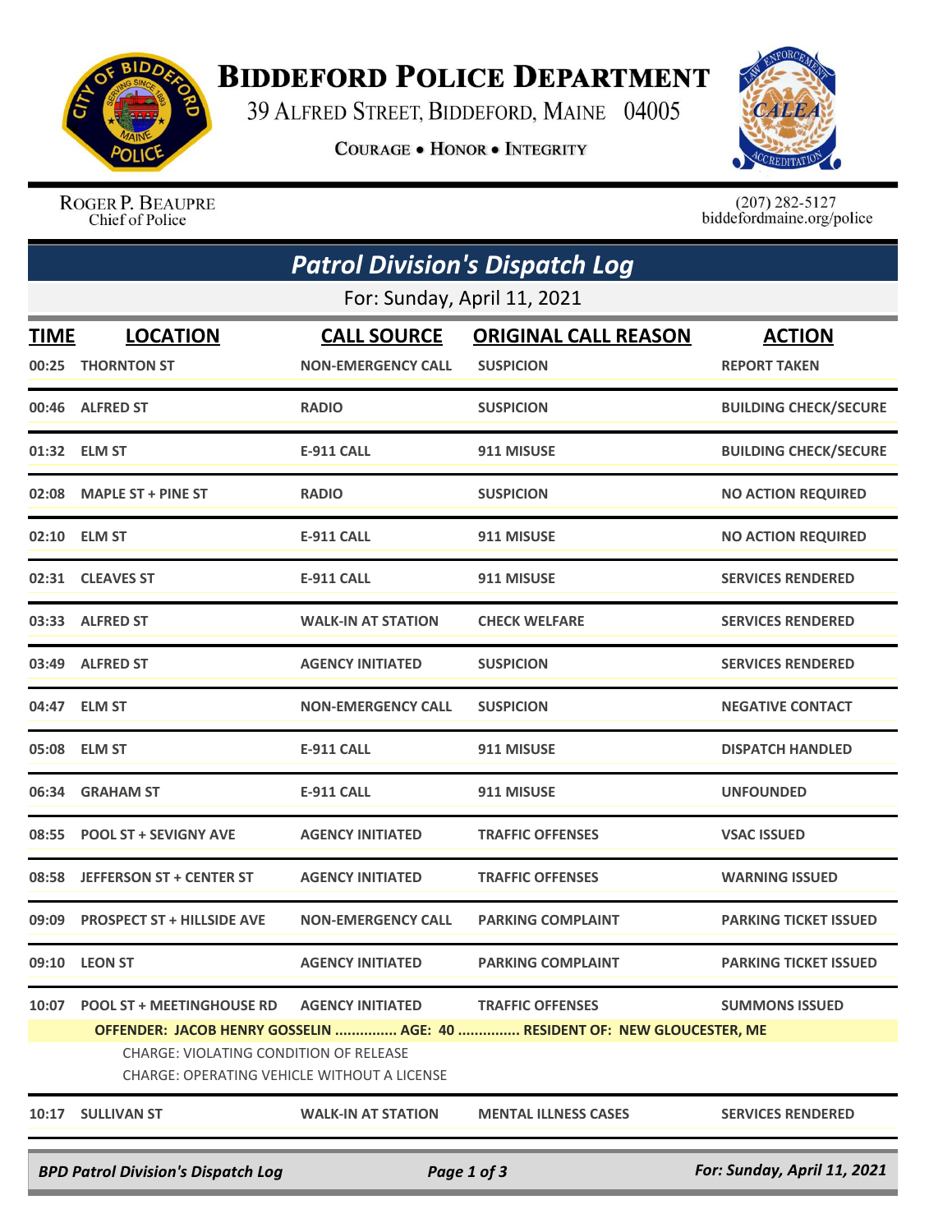| <b>TIME</b>                       | <b>LOCATION</b>              | <b>CALL SOURCE</b>        | <b>ORIGINAL CALL REASON</b>                                         | <b>ACTION</b>                |  |  |  |
|-----------------------------------|------------------------------|---------------------------|---------------------------------------------------------------------|------------------------------|--|--|--|
|                                   | 11:29 POOL ST                | <b>NON-EMERGENCY CALL</b> | <b>ARTICLES LOST/FOUND</b>                                          | <b>REPORT TAKEN</b>          |  |  |  |
|                                   | 12:05 ALFRED ST + MAY ST     | <b>AGENCY INITIATED</b>   | <b>TRAFFIC OFFENSES</b>                                             | <b>WARNING ISSUED</b>        |  |  |  |
|                                   | 12:27 ALFRED ST              | <b>NON-EMERGENCY CALL</b> | <b>ANIMAL COMPLAINT</b>                                             | <b>REFERRED OTHER AGENCY</b> |  |  |  |
|                                   | 12:29 ELM ST                 | <b>E-911 CALL</b>         | <b>DOMESTIC COMPLAINTS</b>                                          | <b>REPORT TAKEN</b>          |  |  |  |
|                                   | 12:50 BACON ST               | <b>NON-EMERGENCY CALL</b> | <b>CHECK WELFARE</b>                                                | <b>SERVICES RENDERED</b>     |  |  |  |
|                                   | 13:03 GRANITE ST             | <b>E-911 CALL</b>         | <b>SUSPICION</b>                                                    | <b>SERVICES RENDERED</b>     |  |  |  |
| 13:07                             | <b>SACO FALLS WAY</b>        | <b>WALK-IN AT STATION</b> | <b>ESCORTS / RELAYS</b>                                             | <b>SERVICES RENDERED</b>     |  |  |  |
|                                   | 13:18 CUTTS ST               | E-911 CALL                | <b>DOMESTIC COMPLAINTS</b>                                          | <b>ARREST(S) MADE</b>        |  |  |  |
|                                   |                              |                           | OFFENDER: SAMANTHA JOY LABRECK  AGE: 28  RESIDENT OF: BIDDEFORD, ME |                              |  |  |  |
| CHARGE: DOMESTIC VIOLENCE ASSAULT |                              |                           |                                                                     |                              |  |  |  |
|                                   | <b>13:18 MAIN ST</b>         | <b>NON-EMERGENCY CALL</b> | <b>SUSPICION</b>                                                    | <b>REPORT TAKEN</b>          |  |  |  |
|                                   | 13:20 CLIFFORD ST + WATER ST | <b>E-911 CALL</b>         | <b>SUSPICION</b>                                                    | <b>SERVICES RENDERED</b>     |  |  |  |
|                                   | 13:21 ALFRED ST              | <b>WALK-IN AT STATION</b> | VIOL PROTECTION FROM HARASSM REPORT TAKEN                           |                              |  |  |  |
|                                   | 13:21 ALFRED ST + POOL ST    | <b>NON-EMERGENCY CALL</b> | <b>CHECK WELFARE</b>                                                | <b>GONE ON ARRIVAL</b>       |  |  |  |
| 13:36                             | <b>BACON ST</b>              | <b>NON-EMERGENCY CALL</b> | <b>CHECK WELFARE</b>                                                | <b>SERVICES RENDERED</b>     |  |  |  |
|                                   | <b>14:10 MAIN ST</b>         | <b>NON-EMERGENCY CALL</b> | <b>SUSPICION</b>                                                    | <b>SERVICES RENDERED</b>     |  |  |  |
|                                   | 14:24 BOULDER WAY            | <b>E-911 CALL</b>         | 911 MISUSE                                                          | <b>DISPATCH HANDLED</b>      |  |  |  |
|                                   | 14:48 MARINER WAY            | <b>NON-EMERGENCY CALL</b> | <b>CHECK WELFARE</b>                                                | <b>REPORT TAKEN</b>          |  |  |  |
|                                   | 15:00 ALFRED ST              | <b>NON-EMERGENCY CALL</b> | <b>SUSPICION</b>                                                    | <b>UNFOUNDED</b>             |  |  |  |
|                                   | <b>15:03 MAIN ST</b>         | <b>NON-EMERGENCY CALL</b> | <b>DISTURBANCE / NOISE</b>                                          | <b>UNFOUNDED</b>             |  |  |  |
|                                   | 15:24 ELM ST + SPRUCE ST     | E-911 CALL                | <b>DISTURBANCE / NOISE</b>                                          | <b>SERVICES RENDERED</b>     |  |  |  |
|                                   | 15:40 ALFRED ST + MAINE TPKE | <b>NON-EMERGENCY CALL</b> | <b>DISABLED VEHICLE</b>                                             | <b>SERVICES RENDERED</b>     |  |  |  |
|                                   | <b>16:06 WEST ST</b>         | E-911 CALL                | 911 MISUSE                                                          | <b>DISPATCH HANDLED</b>      |  |  |  |
|                                   | 16:13 ELM ST                 | <b>E-911 CALL</b>         | 911 MISUSE                                                          | <b>NEGATIVE CONTACT</b>      |  |  |  |
|                                   | <b>16:39 PORTLAND RD</b>     | <b>NON-EMERGENCY CALL</b> | <b>PAPERWORK</b>                                                    | <b>SERVICES RENDERED</b>     |  |  |  |
|                                   | <b>17:06 RIVER RD</b>        | E-911 CALL                | 911 MISUSE                                                          | <b>DISPATCH HANDLED</b>      |  |  |  |

*BPD Patrol Division's Dispatch Log Page 2 of 3 For: Sunday, April 11, 2021*